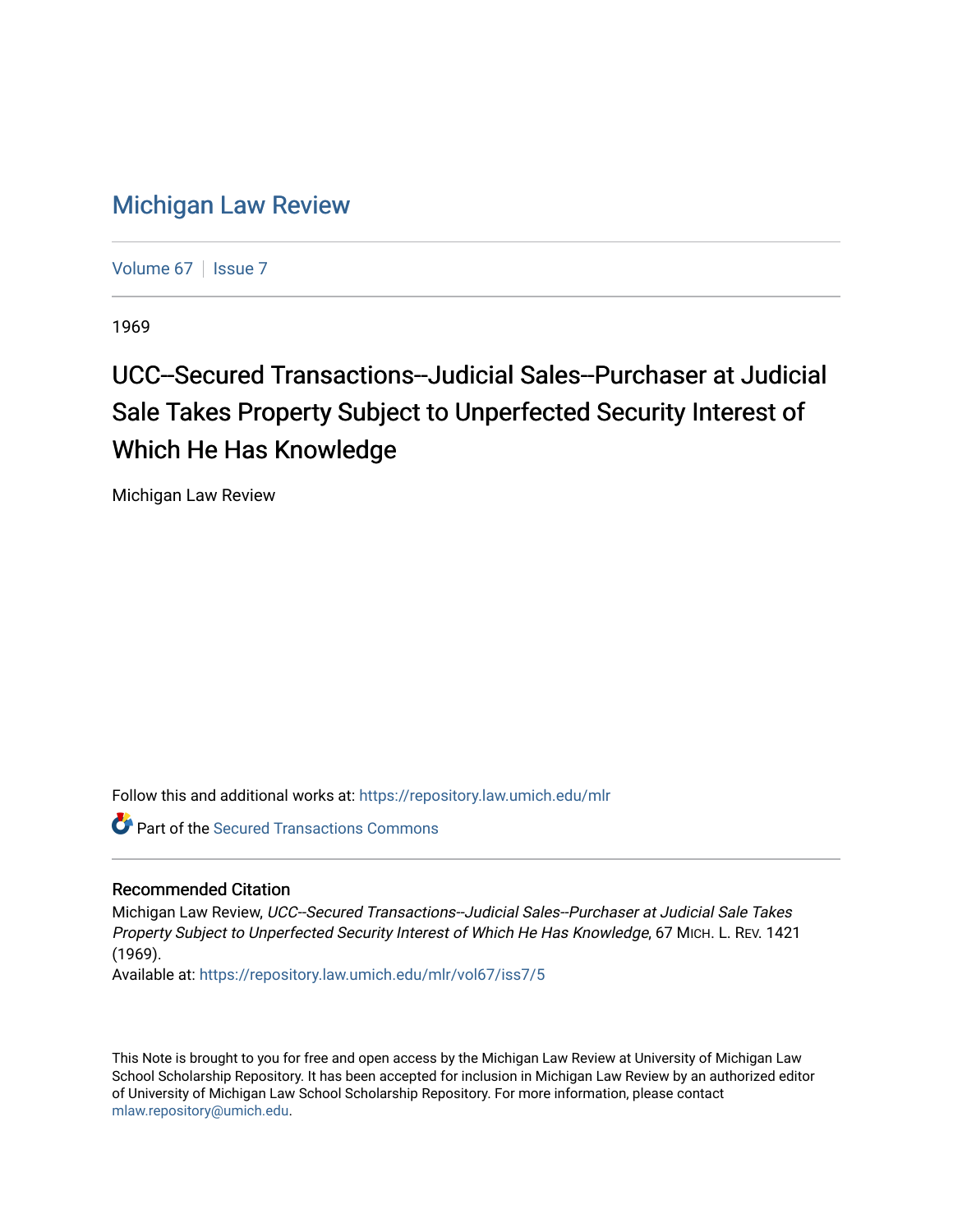#### **NOTES**

#### **UCC-SECURED TRANSACTIONS-JUDICIAL SALES -Purchaser at Judicial Sale Takes Property Subject to Unperfected Security Interest of Which He Has Knowledge**

In two recent cases, courts have considered the question whether or not a purchaser at a judicial sale takes property free of an unperfected security interest of which he has knowledge. Although they used different theories, both courts concluded that the holder of the unperfected security interest had priority over the purchaser with knowledge. *Bloom v. Hilty1 (Bloom)* was an action to replevy a quantity of pipe which the plaintiff, Bloom, had sold to Hilty pursuant to a title-retention contract. Bloom's security interest, obtained by virtue of his retention of title,<sup>2</sup> was unperfected. After the sale by Bloom, Cardwell Drilling Co. (Cardwell) sold Hilty a drilling rig and equipment, taking a chattel mortgage on the pipe as well as on the drilling equipment. Cardwell filed financing statements in order to perfect its security interest.3 Pursuant to a judgment for a third party, Hilty's drilling equipment and pipe were levied upon and sold at an execution sale. Cardwell purchased the goods at the sale, and Bloom brought suit against both Cardwell and Hilty. The trial court gave judgment for Bloom but the superior court reversed.4 The Supreme Court of Pennsylvania vacated both judgments and remanded the case to the trial court.<sup>5</sup> The court held that Cardwell prevailed over Bloom to the extent of its perfected security interest by reason of section 9-312(5)(b) of the Uniform Commercial Code (UCC), which provides that "priority between conflicting security interests in the same collateral shall be determined . . . in the order of perfection." However, according to

l. 427 Pa. 463, 234 A.2d 860 (1967), *rev'g* 210 Pa. Super. 255 (1967), *rev'g* 48 WEST-MORELAND COUNTY L.J. 251 (C.P. 1966) (en bane).

2. Under UNIFORM COMMERCIAL CODE § 2·401 [hereinafter UCC], a reservation by the seller of title to goods delivered to the buyer is limited in effect to a reservation of a security interest.

3. Pennsylvania requires filing in the office of the Secretary of the Commonwealth and, if the debtor has a place of business in only one county in the state, in the office of the prothonotary of the county where his business is located. PA. STAT. ANN. tit. 12A, § 9-40l(l)(c) (1954), UCC § 9-40l(l)(c) [third alternative subsection (l)].

4. The trial court treated Cardwell not as a secured party but as a lien creditor with knowledge of Bloom's unperfected security interest. Since UCC § 9-30l(l)(b) subordinates unperfected security interests only to lien creditors without knowledge, the court held that Cardwell took subject to Bloom's interest. 427 Pa. at 466, 234 A.2d at 861. The superior court did not dispute the trial court's finding that Cardwell was a lien creditor but reversed on the ground that there was no evidence to show that Cardwell had knowledge of Bloom's security interest. 427 Pa. at 467, 234 A.2d at 861.

5. The supreme court held that Cardwell was not a lien creditor. 427 Pa. at 470, 234 A.2d at 863.

[ 1421]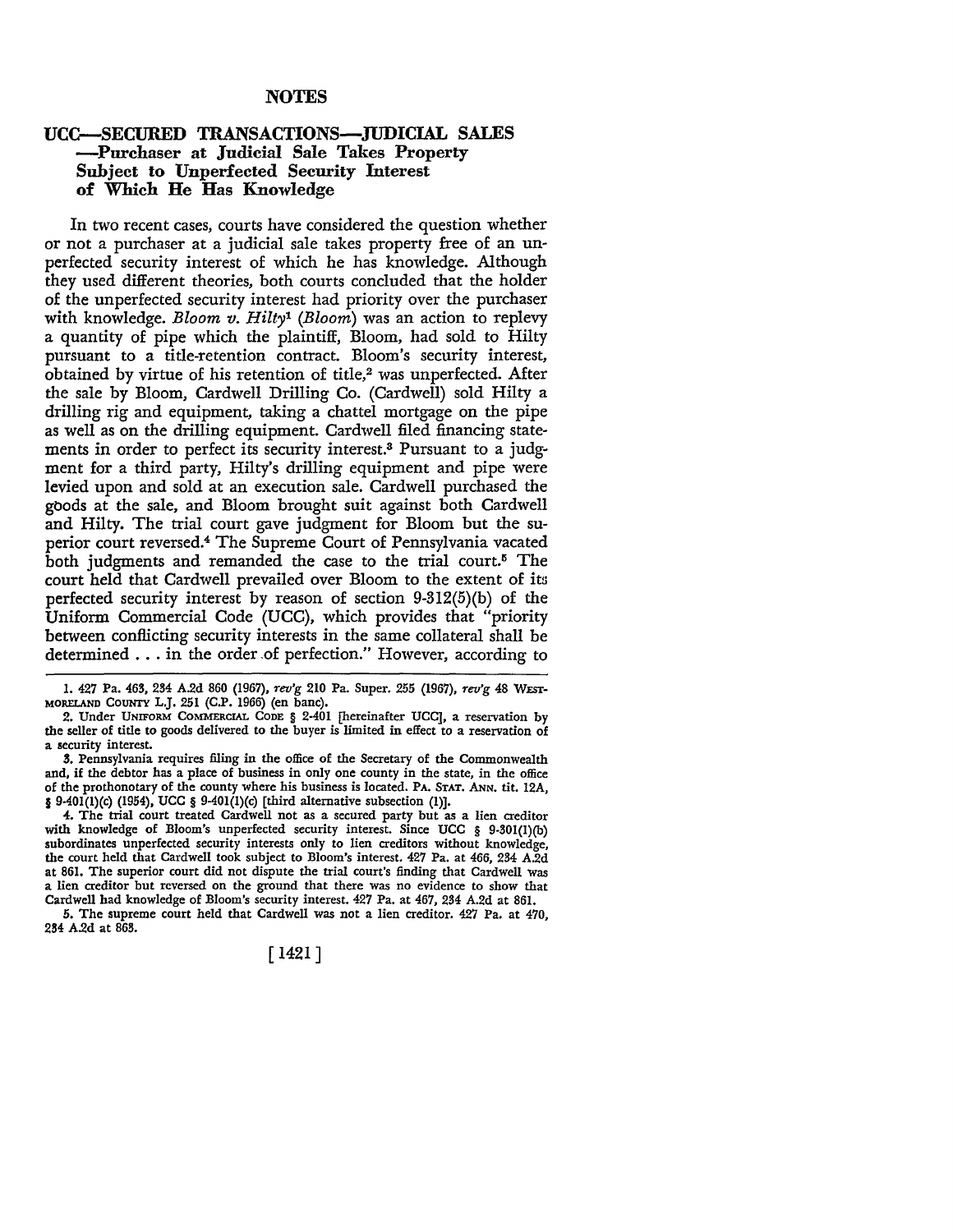the court, if the value of the equipment should be found to exceed Cardwell's perfected security interest, the priority of interests in the excess as between Bloom's unperfected security interest and Cardwell's interest as a purchaser at the sale would turn on whether or not Cardwell had actual knowledge of Bloom's interest at the time of the execution sale.6 The court stated that if Cardwell purchased without actual knowledge, it took free of Bloom's interest by reason of section 9-301(1)(c) of the UCC,<sup>7</sup> which provides that "a person who is not a secured party and who is a ... buyer not in the ordinary course of business" takes free of an unperfected security interest "to the extent that he gives value and receives delivery of the collateral without knowledge of the security interest and before it is perfected  $\ldots$ ."<sup>8</sup> Although the opinion does not specify what the result was to be if Cardwell had knowledge of Bloom's interest, the court apparently felt that in such a situation the negative implication of section  $9-301(1)(c)$  would require that Bloom, the holder of the unperfected security interest, prevail.<sup>9</sup>

*In re Dennis Mitchell Industries, lnc.10 (Mitchell)* was a proceeding in bankruptcy in which Herman Schwabe, Inc. (Schwabe), sought to reclaim two hydraulic cutting machines that it had sold to Dennis Mitchell Industries, Inc. (Mitchell), pursuant to a conditional sales contract. More than a year before the bankruptcy proceeding, Schwabe, relying on a contract provision requiring that the machines be kept in Philadelphia, and apparently unaware that they had never been in Pennsylvania, $11$  had filed financing

7. 427 Pa. at 468 n.1, 234 A.2d at 863 n.1.

8. § 9-301(1):

[A]n unperfected security interest is subordinate to the rights of

(c) in the case of goods  $\ldots$  a person who is not a secured party and who is a ... buyer not in ordinary course of business to the extent that he gives value and receives delivery of the collateral without knowledge of the security interest and before it is perfected  $\ldots$ .

9. Although the court did not deal with this possibility specifically, it felt that section  $9-301(1)$ (c) was the crucial provision; and a lack of knowledge of the security interest is one of the conditions necessary for the operation of that provision. Thus, if there is knowledge, it is reasonable to assume that the result would be the opposite from that provided for in 9-30l(l)(c).

10. 280 F. Supp. 433 (E.D. Pa. 1968), *afj'g* 4 UCC REP. SERv. 1084 (Ref. E.D. Pa. 1967). But on June 19, 1969, while this Note was in the final stages of printing, the Court of Appeals for the Third Circuit reversed the district court. *In re* Dennis Mitchell Indus., Inc., No. 17,240 (3d Cir., filed June 19, 1969).

11. Mitchell took delivery of the machines in New York and transported them on its own truck to its plant in New Jersey where they were permanently installed. Brief for Appellant, at 23a, *In re* Dennis Mitchell Indus., Inc., *rev'd,* No. 17,240 (3d Cir.,

<sup>6.</sup> The supreme court directed the trial court to determine whether or not the value of the equipment exceeded Cardwell's interest, and, if so, whether or not Cardwell had actual knowledge of Bloom's interest. 427 Pa. at 469, 234 A.2d at 863. It further found some evidence from which Cardwell's knowledge at the time of the sale might have been inferred although the trial court had not made a specific finding on the issue of knowledge. 427 Pa. at 468-69, 234 A.2d at 862.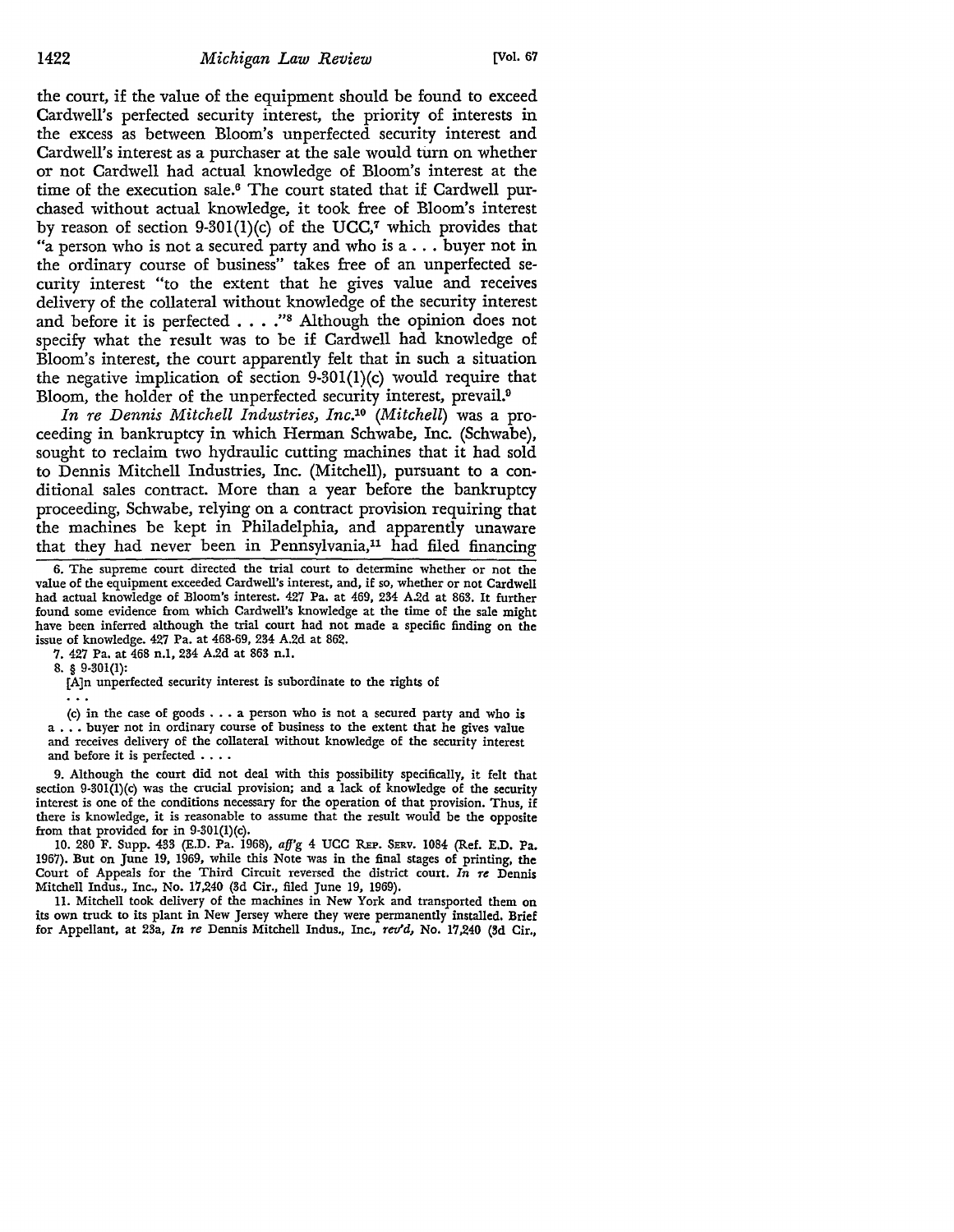#### May 1969] *Notes* 1423

statements there in accordance with the Pennsylvania UCC.12 When Mitchell was adjudicated bankrupt, Schwabe filed its petition for reclamation. While action on this petition was pending, the referee authorized the receivers to sell the bankrupt's unliquidated assets to a nominee of A. J. Armstrong Co. (Armstrong).13 The nominee contested the reclamation petition, arguing that Schwabe's security interest was unperfected since Schwabe had not filed in the state where the machines were located,<sup>14</sup> and that Armstrong had succeeded to the trustee's priority over unperfected security interests by virtue of the "shelter provision" in section 2-403(1) of the UCC. That provision grants a purchaser of goods "all title which his transferor had or had power to transfer."15 The referee rejected this argument and granted Schwabe's petition; the district court affirmed. Despite the fact that Schwabe had not filed in the state where the machines were located, the court held that Schwabe's security interest was perfected.<sup>16</sup> An alternative holding was that

filed June 19, 1969). Schwabe contends that it did not receive notice that the machinery had been installed in New Jersey rather than in Pennsylvania until the receiver-trustee filed his answer to the petition for reclamation. Brief for Appellee, at 3, *In re* Dennis Mitchell Indus., Inc., *appeal docketed,* No. 17,240, 3d Cir., June 10, 1968.

12. *See* note 3, *supra.* 

13. A bankruptcy court may sell whatever interest the bankrupt estate has, leaving the purchaser and the claimant to contest their rights to the property elsewhere [Schmidt v. Ryon, 281 F. 790, 793 (3d Cir. 1922)], or it may sell the assets free of liens, leaving the claimant to contest the distribution of the proceeds [4A W. COLLIER, BANKRUPTCY § 70.99, at 1214, 1217-19 (14th ed. 1967)]. In *Mitchell*, the court sold the assets subject to liens and claims, but also decided the rights of the claimants in the assets. 280 F. Supp. at 435.

14. According to UCC section 9-102, comment 3, filing in the state in which the collateral is located is necessary to perfect a security interest. *See* note 22 *infra.* 

15. Brief for A.J. Armstrong at 4, *In re* Dennis Mitchell Indus., Inc., 4 UCC REP. SERv. 1084 (Ref. E.D. Pa. 1967); Brief for Appellant at 3 *In re* Dennis Mitchell Indus., Inc., 280 F. Supp. 433 (E.D. Pa. 1968).

16. 280 F. Supp. at 436. This holding is clearly erroneous. Under the UCC, applicable in all jurisdictions involved, the proper place to file financing statements is the state in which collateral is located. *See* UCC § 9-102, comment 3. Since the goods here were never in Pennsylvania, filing there was ineffective to perfect Schwabe's security interest. *See* UCC § 9-102(1), comment 3. The court reached the opposite result by treating the cutting machines as "mobile goods"-"goods normally used in more than one jurisdiction"-in which a security interest is perfected by filing in the state in which the debtor has his principal place of business. UCC § 9-103(2). This exception assumes that the transitional nature of goods such as automotive equipment, rolling stock, and airplanes [UCC § 9-103(2)] will put third parties on notice that different filing rules apply and will thus justify relieving the secured party of an otherwise onerous filing burden. Factory equipment such as that involved in *Mitchell* would not fulfill this notice function, and the exception should therefore not apply.

The court of appeals, in reversing the district court, held that Schwabe's security interest was unperfected and that the trustee's status as a lien creditor enabled him to sell the machines free of that unperfected interest. *In re* Dennis Mitchell Indus., Inc., No. 17,240 (3d Cir., filed June 19, 1969), at 17.

The referee has based his conclusion that the interest was perfected on the relationback provision of section 9-103(3). 4 UCC REP. SERv. 1084, 1086 (Ref. E.D. Pa. 1967). This ground is likewise insufficient. First, the draftsmen clearly intended to cut off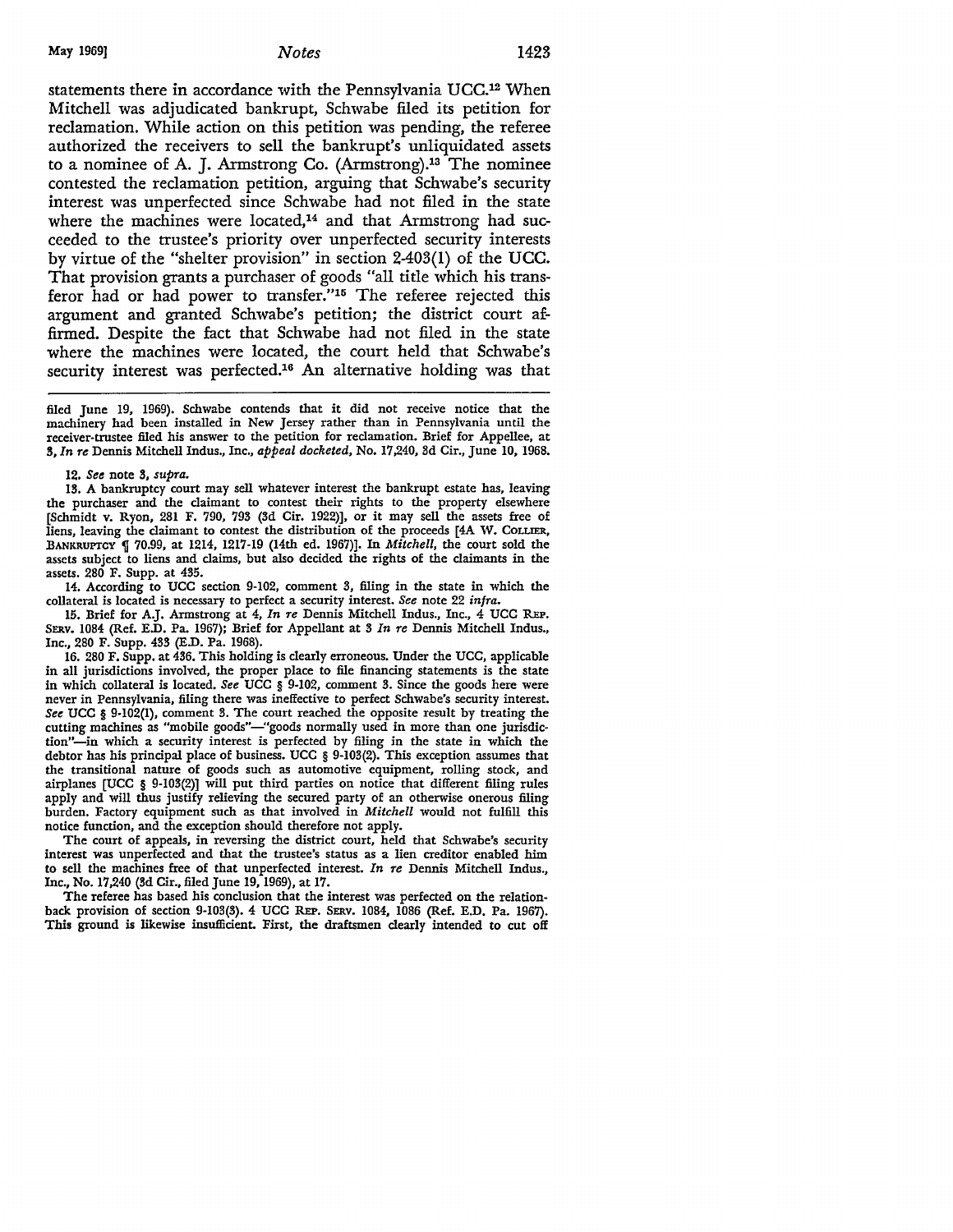Armstrong would take subject to Schwabe's security interest even if it was unperfected because it had knowledge of that interest.17 Although the court concluded that Armstrong's rights were governed by article 9, which deals with secured transactions, rather than by section  $2-403(1)$ ,<sup>18</sup> as Armstrong had urged, it did not base its holding on any specific provision in article 9.19 Instead, it seemed to rely upon the law relating to judicial sales, which it interpreted as protecting a purchaser from only those outstanding interests of which he had no actual or constructive notice.<sup>20</sup>

The first question for consideration is the applicability of the "shelter provision" of section  $2-403(1)^{21}$  to these cases. This section may be relied upon by different parties depending upon the nature of the sale. When a bankruptcy sale is involved, the buyer may claim, as Armstrong did in *Mitchell,* that the section allows him to succeed to the trustee's priority over unperfected security interests.<sup>22</sup>

relation back after four months. UCC § 9-103, comment 7. More fundamentally, the relation-back provision presupposes that the security interest was perfected in the state in which the collateral was located when the security interest attached. UCC *8e*  9-103(3). Since a security interest attaches when there is agreement, giving of value, and passage of rights in the collateral to the debtor [UCC  $\S$  9-204(I)], the state of attachment here was New York, not Pennsylvania.

17. 280 F. Supp. at 435. The court of appeals, however, held that Armstrong, as a purchaser from the trustee, took title to the machines free of Schwabe's unperfected security interest, whether or not he could be charged with knowledge or notice of such security interest. *In re* Dennis Mitchell Indus., Inc., No. 17,240 (3d Cir., filed June 19, 1969), at 17.

18. 280 F. Supp. at 436.

19. It may be that the court referred to article 9 only to dispose of section 2-403.

20. 280 F. Supp. at 436. However, the court should have applied bankruptcy law under which Armstrong would succeed to the trustee's priority over unperfected security interests. See notes 22 and 36 *infra.* Indeed, the court of appeals, in reversing the district court, did apply bankruptcy law and so held. *In re* Dennis Mitchell Indus., Inc., No. 17,240 (3d Cir., filed June 19, 1969), at 17.

21. *See* text accompanying note 15 *supra.* Under Bankruptcy Act § 70a(5), 11 U.S.C. § 110(a)(5) (1964), trustees in bankruptcy acquire by operation of law title to all nonexempt property which the bankrupt might have transferred as of the date **of**  bankruptcy. Moreover, trustees have the status of lien creditors without knowledge under Bankruptcy Act § 70c, 11 U.S.C. § 110(c) (Supp. III, 1965-1967): The trustee shall have as of the date of bankruptcy the rights and powers of: (I) a creditor who obtained a judgment against the bankrupt upon the date of bankruptcy, whether or not such a creditor exists, (2) a creditor who upon the date of bankruptcy obtained an execution returned unsatisfied against the bankrupt, whether or not such a creditor exists, and (3) a creditor who upon the date of bankruptcy obtained a lien by legal or equitable proceedings upon all property, whether or not coming into possession or control of the court, upon which a creditor of the bankrupt upon a simple contract could have obtained such a lien, whether or not such a creditor exists. There is some early authority that when the trustee has actual knowledge of unrecorded liens, he gets no greater rights under § 70c than a lien creditor with such knowledge. *E.g., In re* Golden Cruller *8e* Doughnut Co., 6 F.2d 1015 (DN.J. 1925), American Laundry Mach. Co. v. Everybody's Laundry, 185 Iowa 760, 171 N.W. 161 (1919). The UCC explicitly avoids this result but apparently would deprive the trustee of his innocent status at least when he and all creditors had knowledge of the security interest. *See* UCC § 9-301(3). The better view, however, seems to be that the trustee is without knowledge as a matter of law.

22. 4A W. COLLIER, *supra* note 13, at  $\P$  70.53; 2 G. GILMORE, SECURITY INTERESTS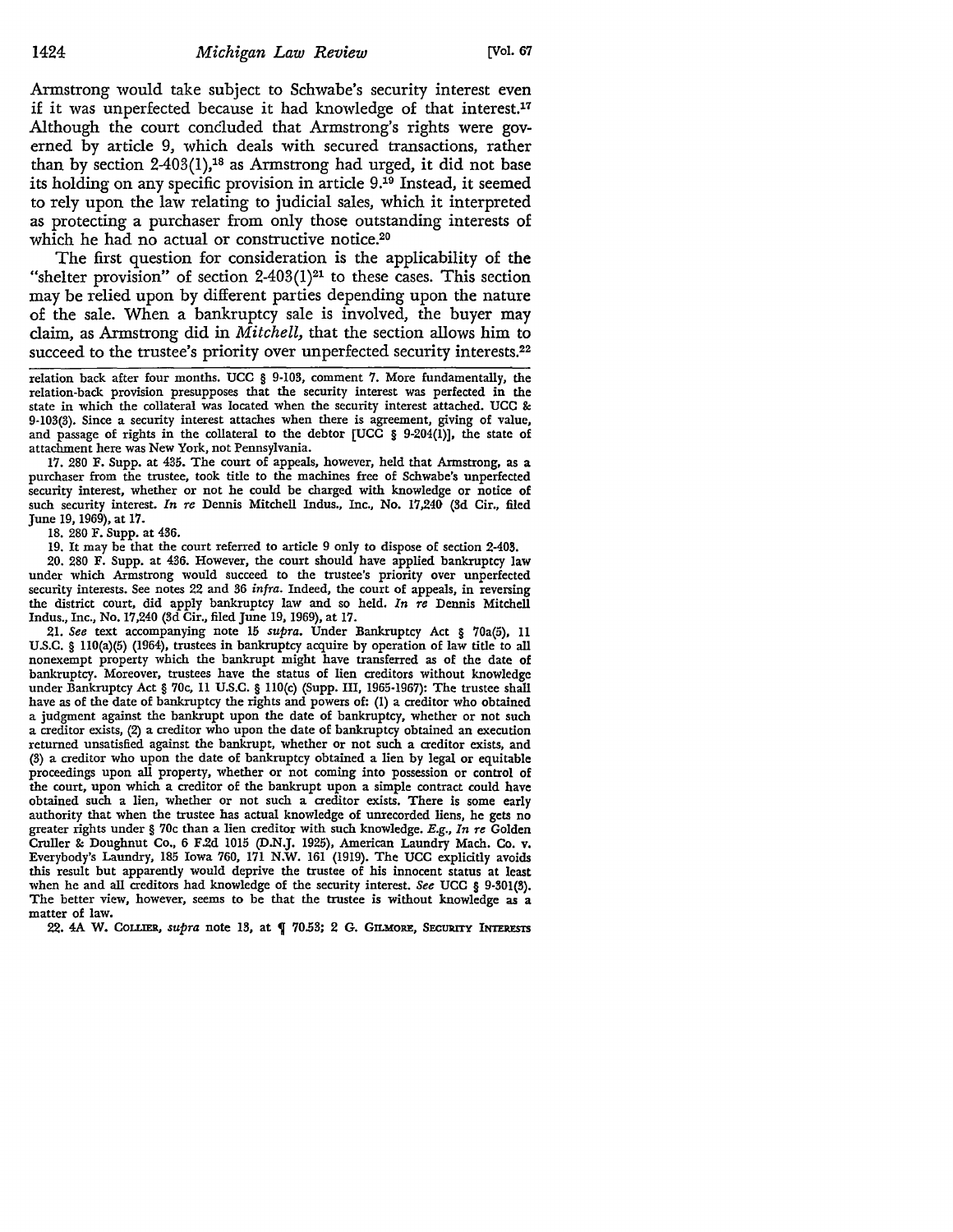When an ordinary judicial sale is involved, however, there is no intermediate transferee with both title to the property and a clear claim to priority, and the secured party may rely on this section to assert that the buyer takes no greater rights than his debtor had or had power to transfer and that thus the buyer takes subject to the unperfected security interest.

In either situation it appears that the *Mitchell* court's holding that this section does not apply is correct. The draftsmen intended article 9 to be a comprehensive treatment of security interests<sup>23</sup> and therefore placed in that article exclusive rules for determining priority between transferees of a debtor and a secured party when the debtor makes disposition of the collateral which is unauthorized by the security agreement.24 If, as the courts in both *Bloom* and *Mitchell* assumed,<sup>25</sup> the UCC applies to judicial sales,<sup>26</sup> article 9 should also control priority between secured parties and purchasers at such sales, to the exclusion of other provisions of the UCC. This conclusion is supported by the fact that section 2-403(1) speaks solely in terms of passage of title,<sup>27</sup> while section 9-202 declares that technicalities of title are immaterial to the rights of parties to secured transactions.

If section 2-403(1) is not applicable, it is important to determine what sections are controlling. Initially, both section 9-306(2) and section 9-301(1)(c)<sup>28</sup> appear relevant. Section 9-306(2) provides that "a security interest continues in collateral notwithstanding sale, exchange, or other disposition thereof .... "; thus, it seems to allow the holder of the unperfected security interest to prevail. However, section 9-306(2) is limited by the clause "[e]xcept where this Article otherwise provides," and comment 3 to that section indicates that the provisions of section 9-301 determine when a transferee takes free of an unperfected security interest. Of the 9-301

IN PERSONAL PROPERTY § 45.3.2, at 1295-96; Kennedy, *The Impact of the Uniform Commercial Code on Insolvency,* 67 COM. L.J. 113, 115 (1962); Kennedy, *The Trustee in Bankruptcy Under the Uniform Commercial Code; Some Problems Suggested by Articles 2 and 9,* 14 RUTGERS L. REv. 518, 522-25 (1960); *see In re* Horton, 31 F. 2d 795, 799 (W.D. La. 1928).

23. UCC § 2-403: "The rights of other purchasers of goods and of lien creditors are governed by the Articles on Secured Transactions (Article 9) . . . .

While comment 4 to § 2-403 seems to indicate that subsection (1), the "shelter" provision, is excepted from the operation of subsection (4), the language of subsection (4) could hardly be more clear that the rights of purchasers other than those expressly covered in  $\S$  2-403 are to be determined by articles other than article 2-in this case, article 9. Moreover, even if the "shelter" provision is excepted from subsection (4), it deals only with title, which is not relevant to rights of the parties arising from security interests. *See* text accompanying note 30 *infra.* 

24. *See* UCC section 9-306(2).

26. *But see* text accompanying notes 32-34 *infra.* 

27. *See* text accompanying note 15 *supra.* 

<sup>25.</sup> *See* text accompanying notes 5-9 and 16-22 *supra.* 

<sup>28.</sup> *See* text accompanying notes 8 and 9 *supra.*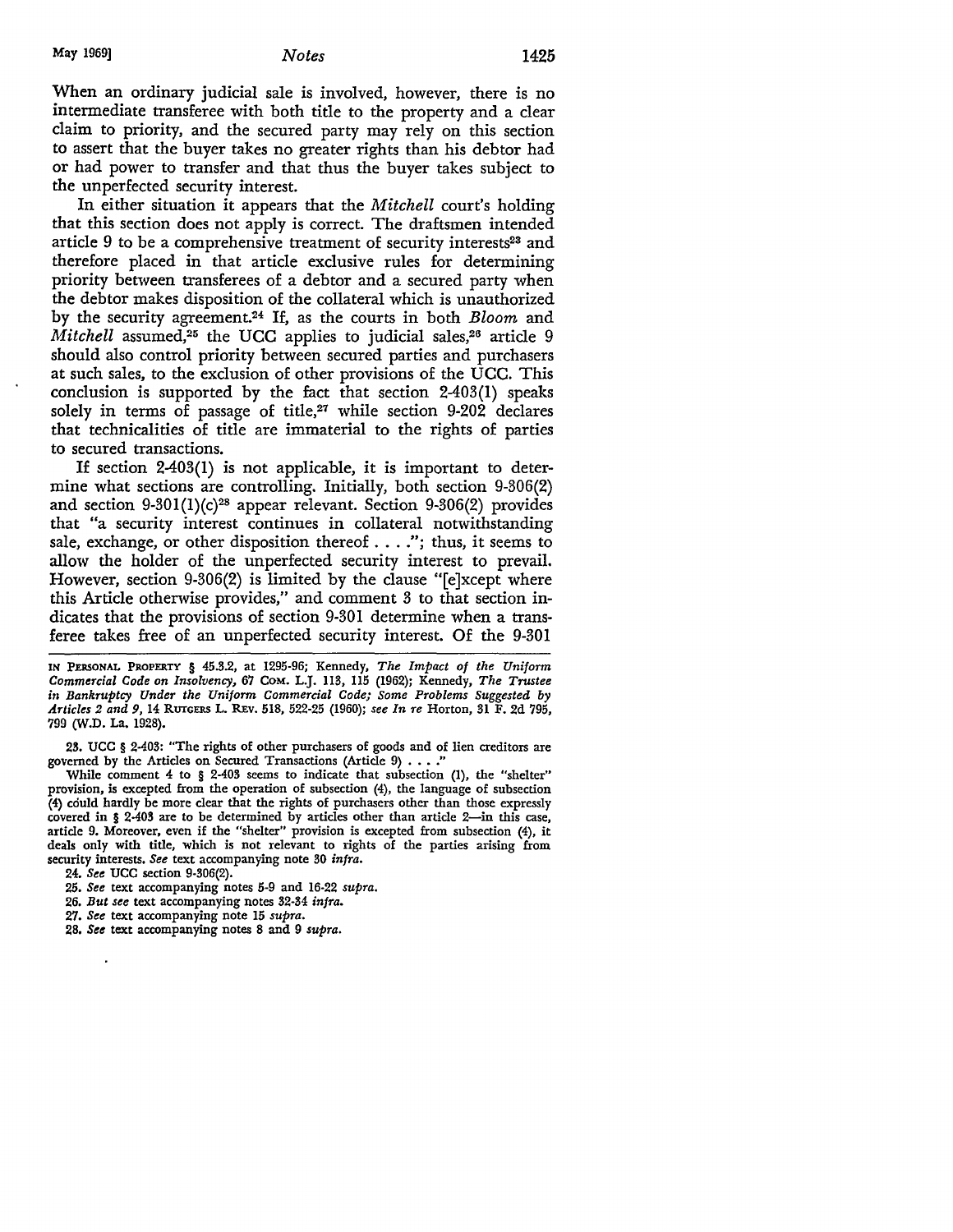provisions, only subsection  $(1)(c)$  speaks to the situation at hand,<sup>29</sup> for it applies to buyers who take neither as secured parties nor in the ordinary course of business,<sup>30</sup> and buyers at judicial sales meet both of these conditions. Accordingly, the *Bloom* court might seem correct in concluding that section  $9-301(1)(c)$  required, by its negative implication, that the secured party have priority.31

A closer reading of the UCC and the draftsmen's commentary, however, leads to the conclusion that the priority between purchasers of goods at judicial sales and holders of unperfected security interests in those goods is not governed by section 9-301(1)(c) or any other provision of the UCC. Comment 6 to section 9-501 states that a judicial sale "is governed by other law and not by this Article . . . . "32 This statement is directed specifically at the judicial sale held to satisfy a judgment obtained by a secured party.<sup>33</sup> A fortiori the exclusion of UCC coverage should apply when the sale satisfies a judgment obtained by an unsecured party. Section 9-306(2), which provides for the continuation of a security interest in collateral "notwithstanding sale, exchange, or other disposition thereof by the debtor  $\dots$ " is, of course, no bar to this conclusion if the usual rule is accepted that it is the court, not the debtor, that makes the disposition at a judicial sale.34

Therefore, since article 9 does not apply to judicial sales, the priority between purchasers of goods at such sales and holders of unperfected security interests in those goods is determined by the pre-existing law governing judicial sales. Under the pre-existing law, it seems clear that the purchaser at a judicial sale takes free of outstanding interests not enforceable against the intervening lien

30. A "buyer in the ordinary course of business" is one who, besides meeting other tests, buys from a person in the business of selling goods of that kind. UCC § 1-201(9). By negative implication, all other buyers are "buyers not in the ordinary course of business." Clearly, a buyer at a judicial sale is not buying from one in the business of selling goods of that kind and, thus, is a buyer "not in the ordinary course of business."

31. *See* notes 8 and 9 *supra* and accompanying text.

32. UCC § 9-501, comment 6. Professor Hogan believes that UCC § 9-501(5), which provides that "the secured party may purchase at the sale and thereafter hold the collateral free of any other requirements of this Article," indicates that the UCC does not govern judicial sales. He suggests that by freeing the secured party of the most stringent requirements of article 9, this section implies that the UCC does not apply at all to judicial sales. Hogan, *The Secured Party and Default Proceedings Under the UCC,* 47 MINN L. REv. 205, 251-52 (1962).

33. The judgment obtained is a remedy available to a secured party upon the debtor's default. It may be enforced by judicial sale pursuant to a levy of execution against the collateral. UCC §§ 9-501(1), 9-501(5).

34. *See, e.g.* Calhoun v. Commercial Credit Corp., 151 Pa. Super, 589, 591, 30 A.2d 735, 736 (1943).

<sup>29.</sup> Subsection (l)(a) applies only to the situation in which both security interests are perfected and to that in which neither interest is perfected; subsection (l)(b) applies only to lien creditors; and subsection (l)(d) applies only to accounts, contract rights, and general intangibles. Subsection (2) provides for the relation back of perfection of a purchase-money security interest, and subsection (3) defines "lien creditor."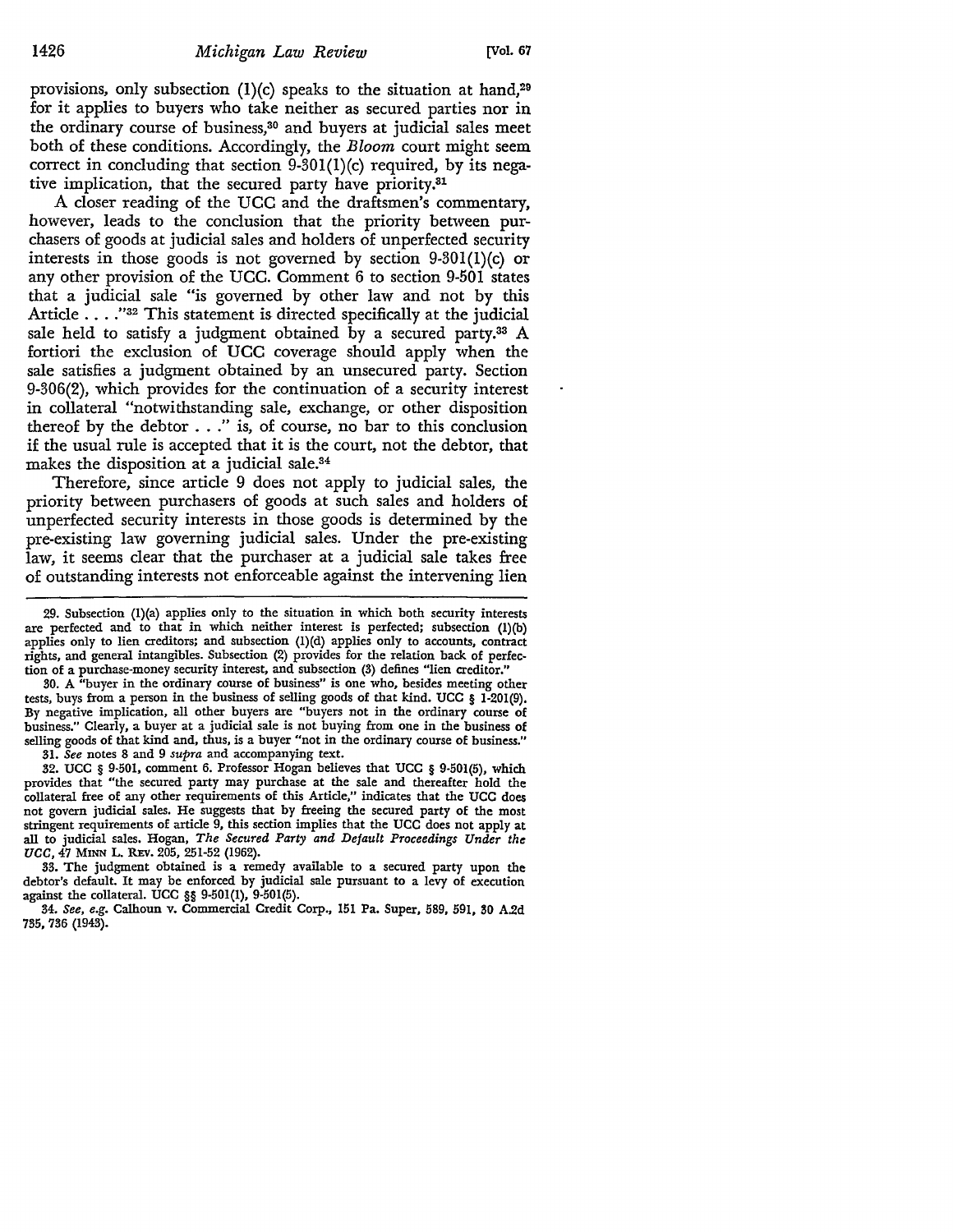creditor at the time his lien attached.35 This is also true of bankruptcy sales.36 Thus, it is necessary to determine what interests are not enforceable against the lien creditor. As between lien creditors and secured parties article 9 does apply. Section 9-301(1)(b) gives priority over an unperfected security interest to "a person who becomes a lien creditor without knowledge of the security interest and before it is perfected." Again, section 9-306(2) should not bar this conclusion since that section is limited by the phrase "[e]xcept where this Article otherwise provides,"<sup>37</sup> and since the commentary indicates that one of the sections referred to by this phrase is section 9-301.38 Thus, taking sections 9-30l(l)(b) and 9-306(2) together, one can conclude that an unperfected security interest simply discontinues when a person without notice becomes a lien creditor. Given this conclusion and the general law of judicial sales, a subsequent purchaser—even one with knowledge of the unperfected security interest-takes free of that interest.

This result is not inevitable, of course; it might be argued that under such circumstances the unperfected security interest discontinues only with respect to the lien creditor, and not with respect to the purchaser at a judicial sale, especially when the purchaser

36. Unless specifically ordered to be free of liens, a bankruptcy sale is made subject to "valid" liens and encumbrances, and the interests of the lienholders are not affected by the sale. Gotkin v. Korn, 182 F.2d 380, 382 (D.C. Cir. 1950) (purchaser at a bankruptcy sale took subject to recorded lien); 4A W. COLLIER, *supra* note 13, *[10.98 at* 1199. However, the purchaser at the sale should take free of security interests which are unperfected at the time the petition in bankruptcy is filed. In GMAC v. Raz Delivery, Inc., 238 App. Div. 277, 264 N.Y. Supp. 412 (1933), *noted,* 18 MINN. L. REv. 586 (1934), the plaintiff sought to assert its rights under a conditional sales contract which had not been filed prior to the vendee's bankruptcy. Since the trustee's rights as a lien creditor without knowledge *(see* note 22 *supra)* were superior to rights arising under an unfiled conditional sales contract, the court held that the intervention of the trustee's rights reduced the creditor's claim to an unsecured claim against the bankrupt estate (238 App. Div. at 279-80, 264 N.Y. Supp. at 414-15). Since an unperfected security interest is clearly subordinate to the rights of the debtor's trustee in bankruptcy [UCC §§ 9-301(l)(b), 9-301(3)], it should likewise be reduced to an unsecured claim as of the date of bankruptcy when the trustee's rights as a lien creditor without knowledge accrue [UCC § 9-301(3); Bankruptcy Act § 70c, *supra* note 22]. Consequently, a subsequent sale of the collateral should be free of the unperfected security interest; *cf.* 4A W. COLLIER, *supra* note 13, J 70.98, at 1199. Thus, if the court in *Mitchell* had applied bankruptcy law, as it should have, the purchaser, Armstrong, should have been held to have succeeded to the trustee's priority and thus to take free of the unperfected security interest. *See In re* Dennis Mitchell Indus., Inc., No. 17,240 (3d Cir., filed June 19, 1969), at 15-17.

37. *See* text preceeding note 29 *supra.*  38. UCC section 9-306, comment 3.

<sup>35.</sup> Teaford v. Moss, 235 Ala. 490, 491, 179 S. 817, 818 (1938); Doyle v. Wade, 23 Fla. 90, 96, l S. 516, 519-20 (1887); Shay v. Security Bank, 67 Minn. 287, 69 N.W. 920 (1897); Black v. Mullins &: Co., 86 N.J.L. 463, 92 A. 281 (1914); Miners Sav. Bank v. Tracy, 326 Pa. 367, 372, 192 A. 246, 249 (1937), *appeal dismissed sub nom.* Toole v. Miners Sav. Bank, 302 U.S. 651 (1937); Blackwell v. Harrelson, 99 S.C. 264, 270-71, 84 S.E. 233, 235 (1914); Note, *Execution Sales-Rights of Bona Fide Purchasers,* 24 MINN. L. REv. 805, 807, 829 (1940).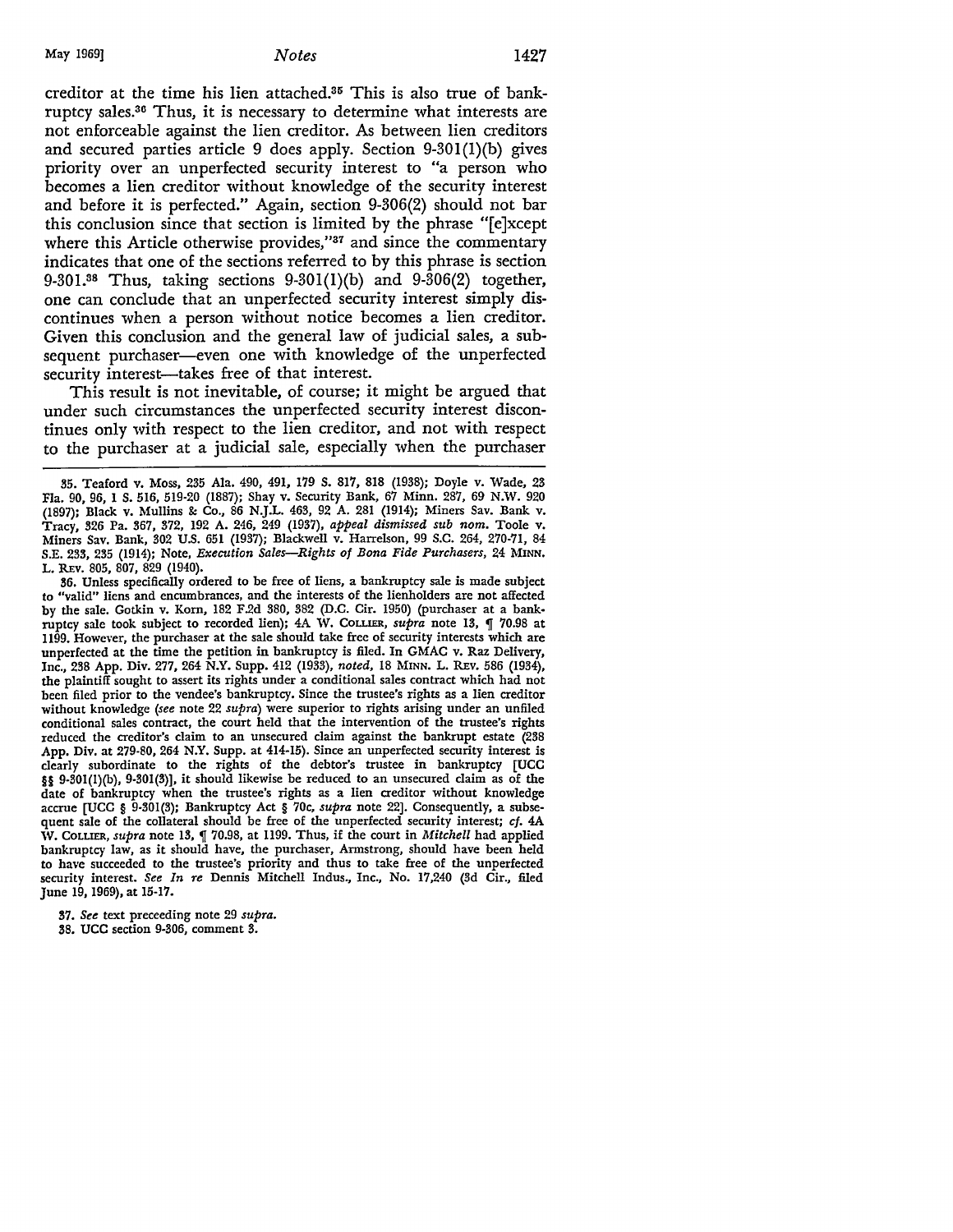has knowledge of that interest. Such an interpretation would not be inconsistent with a literal reading of section 9-30l(l)(b), but as a practical matter it would subvert the priorities established in that section. If section  $9-301(1)(c)$  is applied to defeat the rights of purchasers at judicial sales, the rights of lien creditors are also indirectly defeated or diminished because potential purchasers will not buy (or will not pay full value for) goods subject to a possible unperfected security interest. Even if a potential purchaser is unaware of the existence of an unperfected security interest, his enthusiasm to buy will be lessened<sup>39</sup> by the realization that one may exist and may have been perfected after the attachment of the lien, or by the realization that he may have to prove his ignorance of its existence to defeat the claims of a party who has been provident enough to advertise his unperfected security interest in local newspapers. The result would be that the lien creditor, thought to be secure under the coverage of section  $9-301(1)(b)$ , has lost at least part of the only benefit that his lien confers under the circumstances-the proceeds of the judicial sale.

These arguments indicate that a purchaser at a judicial sale ought to take free of all unperfected security interests, even if he has knowledge of them; and notwithstanding the Bloom and *Mitchell* decisions,<sup>40</sup> this appears to be the result reached in most cases dealing with this problem. In *Mitchell,* for example, the court relied on an earlier Pennsylvania case in which the purchaser was also the judgment creditor and appeared to have had knowledge at all relevant times of a prior assignment for the benefit of creditors under which the plaintiff claimed title.41 However, the current validity of this precedent is dubious. To the extent that the case relied upon in *Mitchell* stands for the proposition that a purchaser at a judicial sale must rest his claim to priority on ignorance of earlier interests, it has been implicitly overruled by a later Pennsylvania case.42 The general rule that a purchaser at a judicial sale

39. It is already true that a majority of judicial sales do not produce enough revenue to cover even the value of the debt which the goods secured. 2 G. GILMORE, *supra* note 22, § 43.2 at 1188 (1965); J. MACLACHLAN, BANKRUPTCY § 295, at 348 (1956). 40. *S1:e* 427 Pa. at 471, 234 A.2d at 864; and 280 F. Supp. at 436. *But see In re* 

Dennis Mitchell Indus., Inc., No. 17,240 (3d Cir., filed June 19, 1969), at 15-17. 41. In Follweiler v. Lutz, 102 Pa. 585 (1883), the court seemed to rely on the fact that the purchaser had actual knowledge at the date of the sheriff's sale. The purchaser, however, was the lien creditor who had obtained his lien only one month before the sale. The short time between attachment and sale may have indicated that the lien creditor had actual knowledge at the time of attachment. Moreover, the purchaser• creditor appears to have been a relative of the debtor, which suggests that he had knowledge at all relevant times.

42. Miners Sav. Bank v. Tracy, 326 Pa. 367, 192 A. 246 (1937), *appeal dismissed sub nom.* Toole v. Miners Sav. Bank, 302 U.S. 651 (1937), in which a judgment creditor who purchased at an execution sale took free of an unrecorded deed of which he had no knowledge on the date the judgment lien attached despite the notice of the deed which was given at the sale,